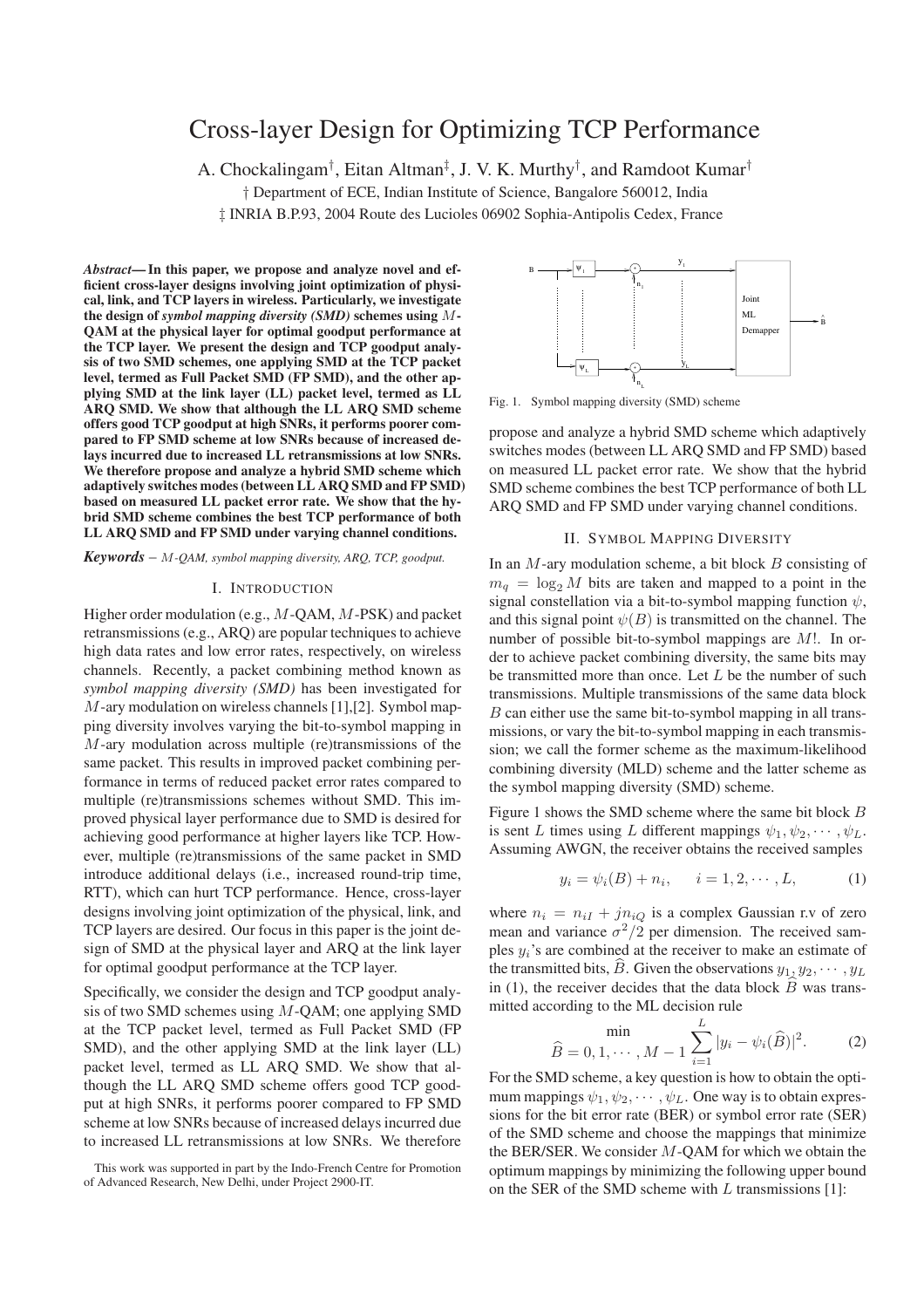

Fig. 2. Bit-to-symbol mappings obtained by minimizing the SER upper bound.  $\psi_1$ : Mapping 1,  $\psi_2$ : Mapping 2,  $\psi_3$ : Mapping 3,  $\psi_4$ : Mapping 4.



Fig. 3. Symbol error probability,  $P_s(L)$ , versus  $E_b/N_o$  for SMD and MLD schemes.  $L = 1, 2, 3, 4$ .

$$
P_s(L) \leq \frac{1}{M} \sum_{B=0}^{M-1} \sum_{\substack{C=0 \\ C \neq B}}^{M-1} Q\left(\sqrt{\frac{1}{4\sigma^2} \sum_{i=1}^L \mathcal{D}^2 \left[\psi_i(B), \psi_i(C)\right]}\right), (3)
$$

where  $\mathcal{D}[x, y]$  is the Euclidean distance between points x and y. We use 8-QAM for the purpose of illustrating different design examples of optimizing TCP goodput. Accordingly, we obtained the optimum mappings for 8-QAM that minimize the SER bound in (3). The resulting optimum mappings  $\psi_1, \psi_2, \psi_3, \psi_4$  are shown in Fig. 2.

In Fig. 3, we plot the SER bound as per (3) as a function of  $E_b/N_o$  for the MLD and SMD schemes for  $L = 2, 3, 4$ . Performance without MLD/SMD (i.e.,  $L = 1$ ) is also shown. The first mapping  $\psi_1$  is used in all the L transmissions in the MLD scheme. From Fig. 3, it is seen that the SMD scheme provides better SER performance than the MLD scheme because of the improved packet combining benefit in SMD.

# III. SMD FOR OPTIMAL TCP PERFORMANCE

In this section, we present the design and analysis of two SMD schemes for optimal TCP performance. In one scheme, SMD is applied at the TCP packet level, and in the other scheme SMD is applied at the LL packet level; we call the former as the full packet SMD (FP SMD) scheme and the latter as LL ARQ scheme.



Fig. 4. Wireless network model

The wireless network model considered is shown in Fig. 4. The TCP sender is on a host on the network side and the TCP receiver is on a wireless host. The wireless host is connected to the network through a router at the base station (BS). The network delay between the TCP sender and the BS router is d secs. We will assume error-free feedback from the receiver to the sender. FP SMD or LL ARQ SMD is applied on the packet (re)transmissions on the wireless link.

#### *A. Full Packet SMD Scheme*

In this scheme, the entire TCP packet is repeated  $L$  times using SMD on the wireless link (with a motivation to improve the TCP packet error rate on the wireless link by exploiting the SMD benefit at the physical layer as illustrated in Sec. II). There is no link layer protocol in this scheme. TCP packet size is  $N$  bits. Each TCP packet transmission corresponds to NL transmitted bits. We consider coding using some code  $c \in \mathcal{C}$ , where  $\mathcal C$  is some set of codes. More precisely, assume that the N-bit TCP packet is constructed by  $N/m_a$  QAM symbols where each QAM symbol contains  $m_q = \log_2 M$  bits; the packet contains  $K = K(c)$  useful information bits (or  $K/m_q$  useful QAM symbols) plus  $R(c)=(N - K(c))/m_q$  redundant QAM symbols. We assume that a  $(n, k)$  Reed-Solomon (RS) block code is used so that up to  $t$  errored RS code symbols in a block of  $n$  RS code symbols can be corrected, where t is given by  $t = (n - k)/2$ for  $(n - k)$  even and  $t = (n - k - 1)/2$  for  $(n - k)$  odd.

Our interest is to choose  $L$  that maximizes the TCP goodput. For this we need an expression for TCP throughput/goodput. We will use the well known 'square-root formula' for TCP throughput [3]. The delay model and TCP packet loss model are presented below.

*Delay model:* If transmission of bits is continuous at a constant rate  $\mu$  packets/sec and the network delay is d secs, then

$$
RTT(L) = 2d + L/\mu \tag{4}
$$

*Note:* We neglected the transmission time of a TCP ACK which is to be much shorter than the transmission time of a TCP data packet.

*TCP packet loss model:* Assuming independent QAM symbol errors, the RS code symbol error probability for code  $c$ ,  $P_{rsc}(L, c)$ , is

$$
P_{rsc}(L,c) = 1 - \left(1 - P_s(L)\right)^{l_r},\tag{5}
$$

where  $l_r$  is the number of QAM symbols per RS code symbol. The RS code block error probability for code c,  $P_{block}(L, c)$ , is then given by

$$
P_{block}(L, c) = \sum_{i=t+1}^{n} {n \choose i} \Big[ P_{rsc}(L_R, c) \Big]^i \Big[ 1 - P_{rsc}(L, c) \Big]^{n-i} .
$$
 (6)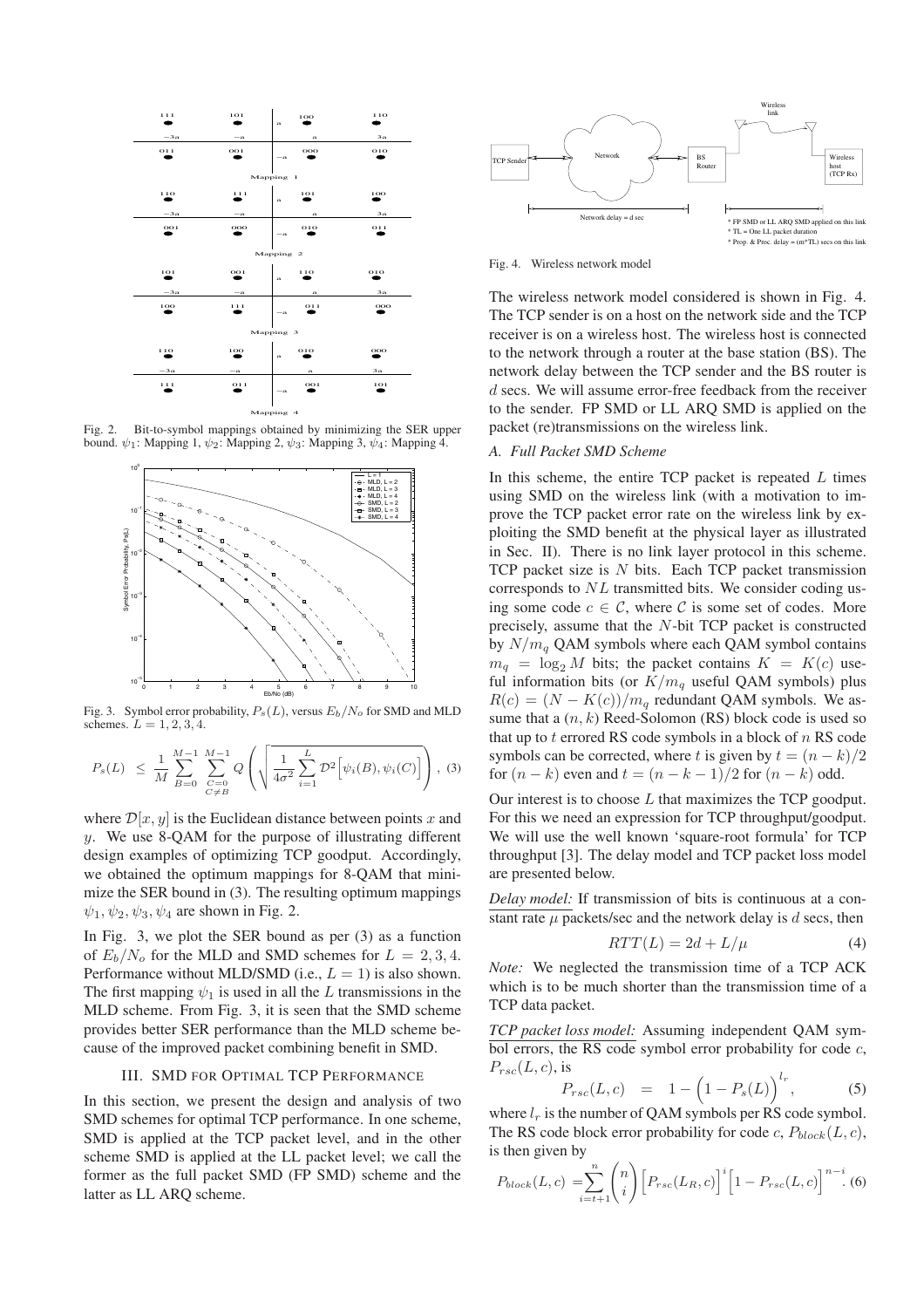The TCP packet loss probability,  $P_{loss}(L, c)$ , is then

$$
P_{loss}(L, c) = 1 - \left(1 - P_{block}(L, c)\right)^X, \tag{7}
$$
 is the number of BS code blocks are TCP poslet.

where  $X$  is the number of RS code blocks per TCP packet.

*Optimizing the TCP goodput:* Our interest is to choose L that maximizes the TCP goodput. TCP throughput in packets per second is given by [3]

$$
\eta(L, c) = \min\left(\frac{1}{RTT(L, c)}\sqrt{\frac{\alpha}{P_{loss}(L, c)}}, \frac{\mu}{L}\right) \left(1 - P_{loss}(L, c)\right), \quad (8)
$$

and the TCP goodput is given by

$$
Gput(L, c) = \left(\frac{K(c) - H_T}{N}\right) \eta(L, c), \tag{9}
$$

where  $H_T$  is the number of bits in the TCP header. The constant  $\alpha$  equals 1.5 if the delayed ACK mechanism is disabled and equals 0.75 if it is enabled. Note that if  $p_s(L)$  stands for an upper bound for the QAM symbol error probability (as in (3)), we maximize in fact a lower bound on the TCP goodput. For the delay model in (4), we obtain the problem of maximizing

$$
Gput(L, c) = \left(\frac{K(c) - H_T}{N}\right) \times \min\left(\frac{1}{2d + L/\mu}\sqrt{\frac{\alpha}{P_{loss}(L, c)}}, \frac{\mu}{L}\right) \times \left(1 - P_{loss}(L, c)\right).
$$
\n(10)

*1) Design Example and Performance:* In this subsection, we present a design example of the FP SMD scheme and its performance. We consider the following system parameters: # bits per TCP packet,  $N = 12000$  bits;  $\alpha = 1.5$ # header bits in a TCP packet,  $H_T = 160$  bits # bits per QAM symbol,  $m_q = 3$  (i.e., 8-QAM) # bits per RS code symbol,  $m_r = 6$  (i.e.,  $l_r = 2$ ) (42,34) RS block code network delay d, measured in # of TCP packets,  $q = 10$ .

We observed that the TCP packet loss probability,  $P_{loss}(L, c)$ , decreases as the number of repetitions of a TCP packet, L, is increased (graph not shown due to space limitation). However, increasing  $L$  also implies an increase in the  $RTT$  which is equal to  $2d + L/\mu$  (as per (4)). In Fig. 5, we plot the TCP goodput as a function of  $E_b/N_o$  for the FP SMD scheme with  $L = 1, 2, 3, 4.$ 

The following observations can be made from Fig. 5. It can be seen that the optimum value of  $L$  depends on the operating SNR of the link. For example, for  $E_b/N_o > 9$  dB (i.e., high SNRs),  $L = 1$  (i.e., no multiple transmissions) is the optimum choice as it achieves the best normalized TCP goodput of  $(K(c) - H_T)/N$ . This is because  $P_{loss}$  becomes small enough at these high SNRs and increasing  $L$  will increase the  $RTT$  (as per (4)) which reduces the TCP goodput. For  $L > 1$ , the maximum achievable TCP goodput gets reduced by a factor of  $L$ . For SNRs in the range 4 dB to 8 dB,  $L = 2$  (not  $L = 1$ ) happens to be the optimum choice; this is because the  $P_{loss}$  gain achieved by  $L = 2$  compared to  $L = 1$  dominates in the throughput expression than the RTT increase incurred by  $L = 2$  compared to  $L = 1$ . The maximum achieved normalized goodput in this case is  $(K(c) - H_T)/2N$ . Likewise, for the SNRs in the range 2  $dB$  to 3 dB, the optimum choice of L is 3 with a maximum



Fig. 5. TCP Goodput versus  $E_b/N_0$  for FP SMD scheme.  $N = 12000$ bits,  $H_T = 160$  bits, (42,34) RS code,  $m_r = 6$  bits, 8-QAM,  $m_q = 3$  bits,  $l_r = 2. L = 1, 2, 3, 4.$ 

achievable goodput of  $(K(c) - H_T)/3N$ . Thus, Fig. 5 enables the designer to choose the optimum value of  $L$  that maximizes the TCP goodput for the operating SNR of the link.

Although FP SMD with  $L > 1$  improves the TCP goodput at low SNRs compared to  $L = 1$ , it looses out on the maximum achievable goodput at high SNRs (limited by  $\mu/L$ ) which is not desirable. This motivates the use of an ARQ at the link layer (LL) and apply SMD only on erroneous LL packets instead of on all full TCP packets. Accordingly, we propose and analyze an LL ARQ SMD scheme in the following.

# *B. LL ARQ SMD Scheme*

Here, we consider a system which uses an ARQ at the link layer (LL) on the wireless segment in order to improve the error rate seen by the TCP layer. Again, consider the system model shown in Fig. 4. The BS router takes each TCP packet (assumed to be of fixed size of  $N$  bits, which includes  $H_T$  bits of TCP header) and segments it into  $X_L$  equal sized LL packets which are sent over the wireless link. Each LL packet is assumed to consist of  $X_B$  number of  $(n, k)$  RS coded blocks. A LL ARQ runs between the BS and the wireless host. The LL ARQ attempts to recover erroneous LL packets by allowing up to a maximum of  $L_R - 1$  retransmissions (i.e.,  $L_R$  transmissions including the first transmission of the LL packet). The number of overhead bits (for the purpose of LL CRC, ARQ sequence numbering, etc) per LL packet is taken to be  $H_L$  bits. The propagation & processing delay on the wireless link is assumed to occupy an integer number of LL packets duration, i.e., ACK/NACK for a LL packet is available at the sender  $m$  LL packets duration after that LL packet is sent. We also assume error-free LL ARQ feedback. SMD is used on the LL packet retransmissions; i.e., different bitto-symbol mappings are used for (up to)  $L_R$  different transmissions of the same LL packet. We consider a stop-and-wait ARQ here. However, Go-back-N and Selective Repeat type ARQs can also be considered likewise.

With the above model and assumptions, expressions for  $RTT$ and  $P_{loss}$  for the LL ARQ SMD can be obtained as follows. The RS code symbol error probability, P*rsc*(L*R*, c), is given by

$$
P_{rsc}(L_R, c) = 1 - \left(1 - P_s(L_R)\right)^{l_r}, \quad (11)
$$

where  $P_s(L_R)$  is the QAM symbol error probability with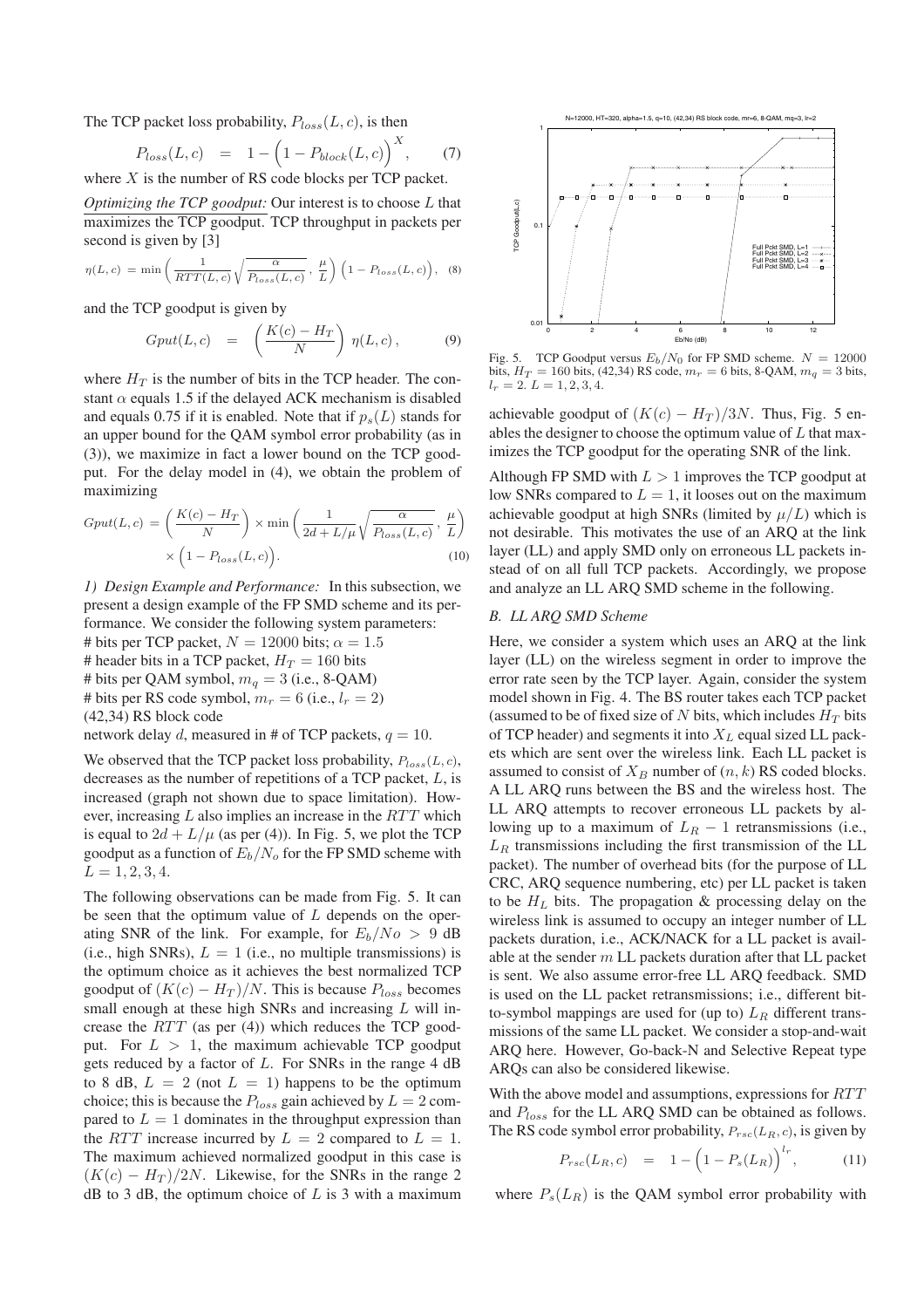SMD given by (3). The RS code block error probability,  $P_{block}(L_R, c)$ , is then given by

$$
P_{block}(L_R, c) = \sum_{i=t+1}^{n} {n \choose i} \left[ P_{rsc}(L_R, c) \right]^i \left[ 1 - P_{rsc}(L_R, c) \right]^{n-i}.
$$
 (12)

*Expression for RTT:* Because of retransmissions in the LL ARQ, the effective length of a TCP packet on the wireless link increases depending on the LL packet error probability,  $L_R$  and  $m$ . We are interested in finding the average effective length of a TCP packet.

Let  $Y$  denote the number of times a given LL packet is likely to be sent  $(1 \le Y \le L_R)$ . For the case of  $L_R = 1$  (i.e., no ARQ in case of error),  $pr(Y = i)$  is equal to one for  $i = L_R$ and zero otherwise. For the case of  $L_R > 1$ ,

$$
pr(Y = i) = \begin{cases} 1 - P_{LL}(i, c), & i = 1 \\ (1 - P_{LL}(i, c)) \prod_{j=1}^{i-1} P_{LL}(j, c), & 1 < i < L_R \\ \prod_{j=1}^{i-1} P_{LL}(j, c), & i = L_R \\ 0, & i > L_R. \end{cases}
$$
 (13)

where  $P_{LL}(j, c)$  is the probability that the jth attempt of a LL packet is in error, which, in terms of the RS code block error probability, can be written as

$$
P_{LL}(j,c) = 1 - \left(1 - P_{block}(j,c)\right)^{X_B}, \quad (14)
$$

where  $P_{block}(j, c)$  is given by (12). Let  $L_i$  denote the effective length of the attempt i (measured in number of LL slots), which can be obtained as

$$
L_i = 1 + (i - 1)(m + 1), \quad 1 \le i \le L_R. \tag{15}
$$

With the above, the average effective length of one TCP packet,  $L_{eff}$ , normalized by the number of LL packets  $X_L$ , is

$$
L_{eff}(L_R, c) = \sum_{i=1}^{L_R} L_i \cdot \text{pr}(Y = i), \quad (16)
$$

The average  $RTT$  is then given by

$$
RTT(L_R, c) = 2d + \frac{L_{eff}(L_R, c)}{\mu}.
$$
 (17)

It can be noted that the maximum achievable TCP throughput in this LL ARQ SMD scheme is  $\mu/L_{eff}(L_R, c)$ , instead of  $\mu/L$  as in the case of FP SMD scheme.

*Expression for*  $P_{loss}$ : The expression for TCP packet error probability,  $P_{loss}$ , for this LL ARQ SMD scheme can be obtained as follows. Noting that  $X_L$  is the number of LL packets per TCP packet and defining

$$
p \triangleq \prod_{j=1}^{L_R} P_{LL}(j, c), \qquad (18)
$$

 $P_{loss}^{(X_L)}(L_R, c)$  can be obtained using the recursive relation

$$
P_{loss}^{(X_L)}(L_R, c) = p(1-p)^{X_L - 1} + P_{loss}^{(X_L - 1)}(L_R, c), \tag{19}
$$

with the boundary condition  $P_{loss}^{(0)}(L_R, c) = 0.$ 

The  $P_{loss}^{(X_L)}(L_R, c)$  expression in (19) along with the *RTT*<br>expression in (17) can be substituted in the TCP square root expression in (17) can be substituted in the TCP square root formula to obtain the for TCP throughput/goodput.



Fig. 6. TCP goodput versus  $E_b/N_o$  for a) FP SMD, and b) LL ARQ SMD.  $N = 12000$  bits.  $H_T = 160$  bits.  $N_L = 252$  bits.  $H_L = 24$  bits.  $X_L = 48$  LL packets.  $X_B = 1$  block.  $\alpha = 1.5$ .  $q = 10$ . (42,34) RS block code. 8-QAM. Prop. & proc. delay slots on the wireless link,  $m = 2$ .

*1) Design Example and Performance:* In this subsection, we present a design example of the LL ARQ SMD and its performance. In addition to the system parameters assumed in Sec. III-A.1, we consider the following LL parameters:

# bits per LL packet,  $N_L = 252$  bits<br># overhead bits in a LL packet,  $H_L = 24$  bits # overhead bits in a LL packet,  $H_L = 24$  bits<br># LL packets per TCP packet,  $X_t = \lceil N \rceil$ 

# LL packets per TCP packet,  $X_L = \left[\frac{N}{N_L}\right]$ 

 $#$  RS coded blocks per LL packet,  $X_B = \frac{N_L}{nm_r} = 1$ .

We observed that for the same  $L, L_R > 1$ , the LL ARQ SMD scheme achieves better  $P_{loss}$  performance than the FP SMD scheme (graph not shown due to space limitation). However, the  $RTT$  in LL ARQ SMD can be larger than that in FP SMD for large m, depending on the  $L_{eff}(L_R, c)$ . This implies that if the TCP goodput performance gain due to  $P_{loss}$  improvement is inadequate to offset the goodput loss due to RTT increase, then the LL ARQ scheme will achieve less TCP goodput compared to the FP SMD scheme. In other words, if  $(P_{Loss}^{(ll)}, RTT^{(ll)})$  and  $(P_{loss}^{(fp)}, RTT^{(fp)})$  are the  $P_{loss}$  and  $RTT$  for the LL ARQ SMD and FP SMD schemes, respectively, at a given SNR, then, from (8), it can be seen that LL ARQ SMD will provide more TCP throughput/goodput than that of the FP SMD if

$$
\left(\frac{P_{loss}^{(fp)}}{P_{loss}^{(ll)}}\right) \quad > \quad \left(\frac{RTT^{(ll)}}{RTT^{(fp)}}\right)^2,\tag{20}
$$

and less otherwise. This performance behaviour is illustrated in Fig. 6 where the TCP goodput is plotted for both the schemes. From Fig. 6, we observe the following: **1)** LL ARQ SMD gives significantly higher TCP goodput than FP SMD for SNRs above 6.5 dB. This is because at these SNRs the link quality is reasonably good so that  $L_{eff}$  for LL ARQ SMD is less than L, and this larger L keeps the maximum achievable throughput to a smaller value (i.e.,  $\mu/L$ ) for FP SMD. 2) In the SNR range from 2 to 6 dB, however, the FP SMD offers higher goodput than LL ARQ SMD. This is because in this low SNR region, the average number of retransmission attempts in LL ARQ SMD (i.e.,  $L_{eff}$ ) becomes larger than  $L$ which makes FP SMD offer higher goodputs.

The above observations suggest that the design of a hybrid scheme which adaptively switches between LL ARQ SMD and FP SMD depending on the channel conditions is desired. We present such a hybrid scheme in the following subsection.